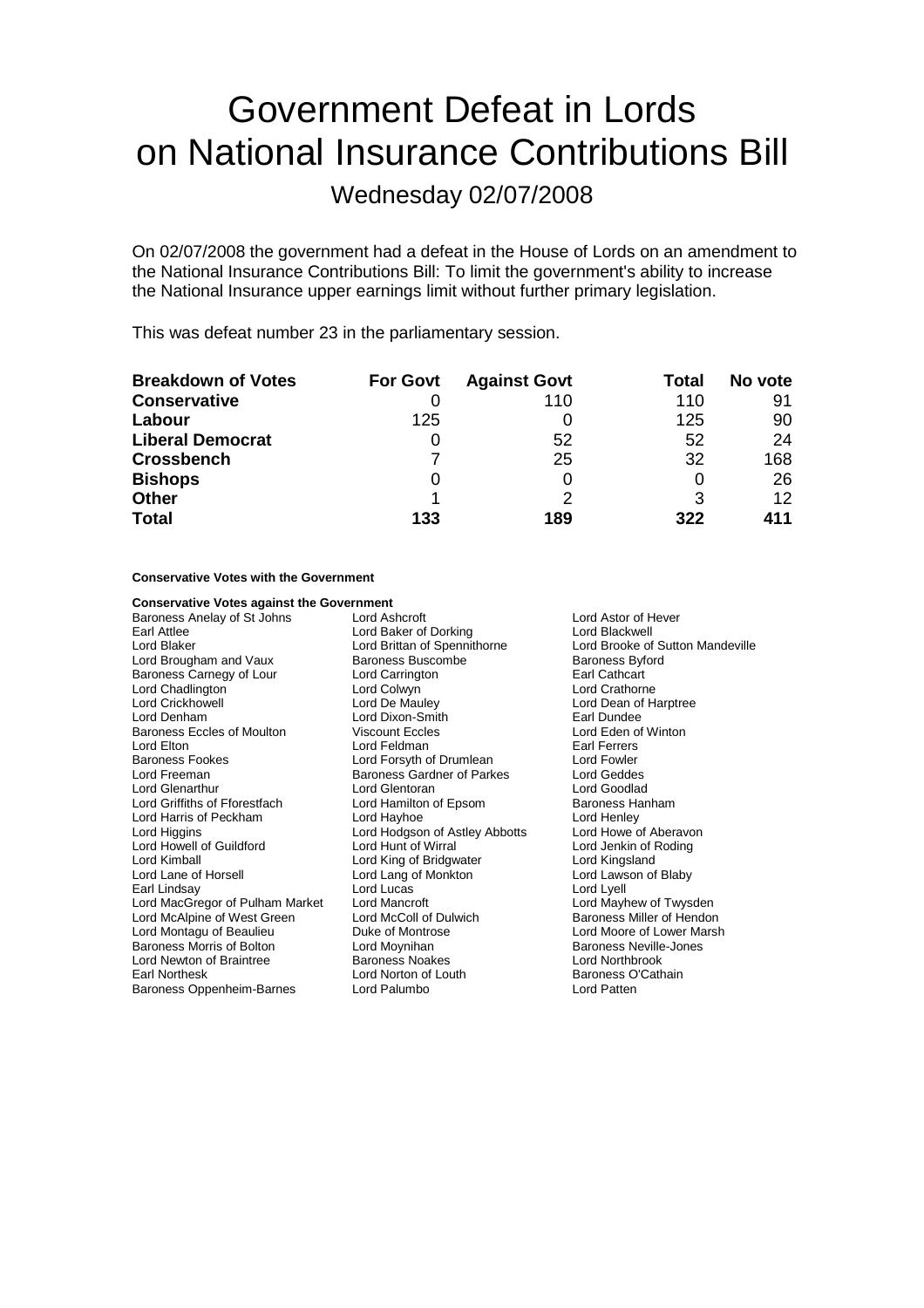Lord Pilkington of Oxenford Baroness Platt of Writtle Baroness Rawlings Lord Reay **Lord Roberts of Conwy**<br>
Lord Saatchi **Conwy**<br>
Larl Selborne Lord Saatchi Earl Selborne Lord Selkirk of Douglas Lord Selsdon **Baroness Sharples** Lord Shaw of Northstead Baroness Sharples<br>
Baroness Shephard of Northwold Lord Skelmersdale Lord Soulsby of Swaffham Baroness Shephard of Northwold Lord Skelmersdale Lord Soulsby of Swaffham Prior<br>
Lord Stewartby Lord Structure Lord Structure Lord Strathclyde Lord Steinberg **Lord Steinberg** Lord Steinberg Lord Strathclyden Lord Strathclyde<br>
Lord Swinfen **Lord Taylor Cord Taylor of Holbeach** Lord Trefgarne Lord Trimble Viscount Ullswater Baroness Verma Lord Vinson<br>
Baroness Wilcox<br>
Lord Windlesham

**Labour Votes with the Government**

Lord Stewartsy<br>Lord Taylor of Holbeach Lord Windlesham

Lord Ahmed **Lord Anderson of Swansea** Baroness Andrews<br>
Lord Archer of Sandwell **Baroness Ashton of Upholland** Lord Bach Lord Archer of Sandwell Baroness Ashton of Upholland<br>
Lord Barnett Lord Bassam of Brighton Lord Barnett Lord Bassam of Brighton Lord Bernstein of Craigweil Lord Bhattacharyya Baroness Billingham Lord Bilston Lord Borrie **Constanting Construction**<br>
Lord Brand Brook Lord Brooke of Alverthorpe Lord Brookman<br>
Lord Brookman Lord Brett Lord Brooke of Alverthorpe<br>
Lord Campbell-Savours Lord Christopher Lord Clarke of Hampstead Lord Clinton-Davis **Baroness Cohen of Pimlico**<br>
Lord Corbett of Castle Vale Lord Davies of Coity Lord Davies of Oldham Lord Corbett of Castle Vale Lord Davie<br>
Lord Dixon Lord Flder Lord Dixon Lord Elder Lord Elder Lord Evans of Parkside<br>
Lord Ealconer of Thoroton Baroness Falkender Baroness Farrington of Lord Faulkner of Worcester **Baroness Ford Faulkner**<br>Baroness Gale **Barones** Cord Gavron Baroness Gale **Communist Clubson Clubson** Lord Gavron **Baroness Gibson of Market Rasen**<br>Baroness Golding **Baroness Colding** Lord Gordon of Strathblane Baroness Gould of Potternewton Lord Graham of Edmonton Lord Grantchester Lord Gregson Lord Hart of Chilton Lord Haskel Lord Haskel Lord Haskel Lord Haworth Baroness Hollis of Heigham Baroness Henig **Baroness Hollis of Heigham** Baroness Howells of St Davids Lord Hoyle **Lord Hughes of Woodside** Lord Hunt of Kings Heath<br>
Lord Janner of Braunstone Lord Joffe Lord Joffe **Lord Jones** Lord Janner of Braunstone Lord Joffe Lord Jones Baroness Jones of Whitchurch Lord Jordan Lord Judd Lord King of West Bromwich Lord Kirkhill<br>
Lord Lofthouse of Pontefract Lord MacKenzie of Culkein Baroness Mallalieu Lord Lofthouse of Pontefract Lord MacKer<br>Baroness Massev of Darwen Lord Maxton Baroness Massey of Darwen Lord Maxton Baroness McIntosh of Hudnall Lord Morgan **Lord Morris of Aberavon** Baroness Morris of Yardley<br>
Lord Morris of Handsworth Lord Morris of Manchester **Lord Patel of Blackburn** Lord Patel of Bradford **Lord Pendry** Cord Pendry **Baroness Pitkeath**<br>
Lord Plant of Highfield **Baroness Prosser** Lord Prys-Davies **Lord Puttnam**<br>
Baroness Ramsav of Cartvale **Baroness Rendell of Babergh** Plord Richard Baroness Ramsay of Cartvale Baroness Rendell Baroness Rendell State Baroness Rendell Baroness Rendell Barones<br>
Lord Rosser Lord Rooker Lord Rosser Lord Rowlands Baroness Royall of Blaisdon Lord Sawyer Corporation Baroness Scotland of Asthal<br>
Lord Samith of Leigh Lord Snape<br>
Lord Snape Viscount Simon Lord Smith of Leigh Lord Snape<br>
Lord Solev Lord Stone of Blackheath Lord Strabolgi Baroness Symons of Vernham Dean Baroness Taylor of Bolton Lord Taylor of Baroness Taylor of Bolton Lord Truscott Baroness Thornton and Lord Tomlinson<br>
Lord Tunnicliffe and Lord Turnberg Lord Tunnicliffe Turnberg Lord Turnberg Baroness Turner of Camden<br>
Baroness Uddin Baroness I ord Warner Baroness I ord Wedderburn of Charlton Lord West of Spithead Baroness Whitaker<br>
Lord Williams of Elvel Baroness Woolmer of Leeds Lord Williams of Elvel

Lord Acton **Baroness Adams of Craigielea** Lord Adonis Lord Grocott Lord Harris of Haringey Lord Harrison Lord Morris of Manchester Lord Patel of Blackburn Lord Patel of Blackburn Lord Patel of Blackburn Lord Patel of Patel of Blackburn Lord Patel of Blackburn Lord Patel of Blackburn Lord Patel of Blackburn Lord Patel of Black Lord Ponsonby of Shulbrede Baroness Pross<br>
Lord Puttnam Baroness Quin Lord Stone of Blackheath Lord Strabolgi<br>
Baroness Taylor of Bolton Lord Taylor of Blackburn

Lord Clark of Windermere Baroness Falkender **Communist Baroness Falkender** Baroness Farrington of Ribbleton Baroness Farrington Baroness Farrington Baroness Farrington Baroness Farrington Baroness Farrington Baroness Farrington Baroness Farrington Baroness Gould of Potternewton Baroness Morgan of Drefelin Lord Warner Lord Wedderburn of Charlton Baroness Whitaker Lord Wedderburn of Charlton

**Labour Votes against the Government**